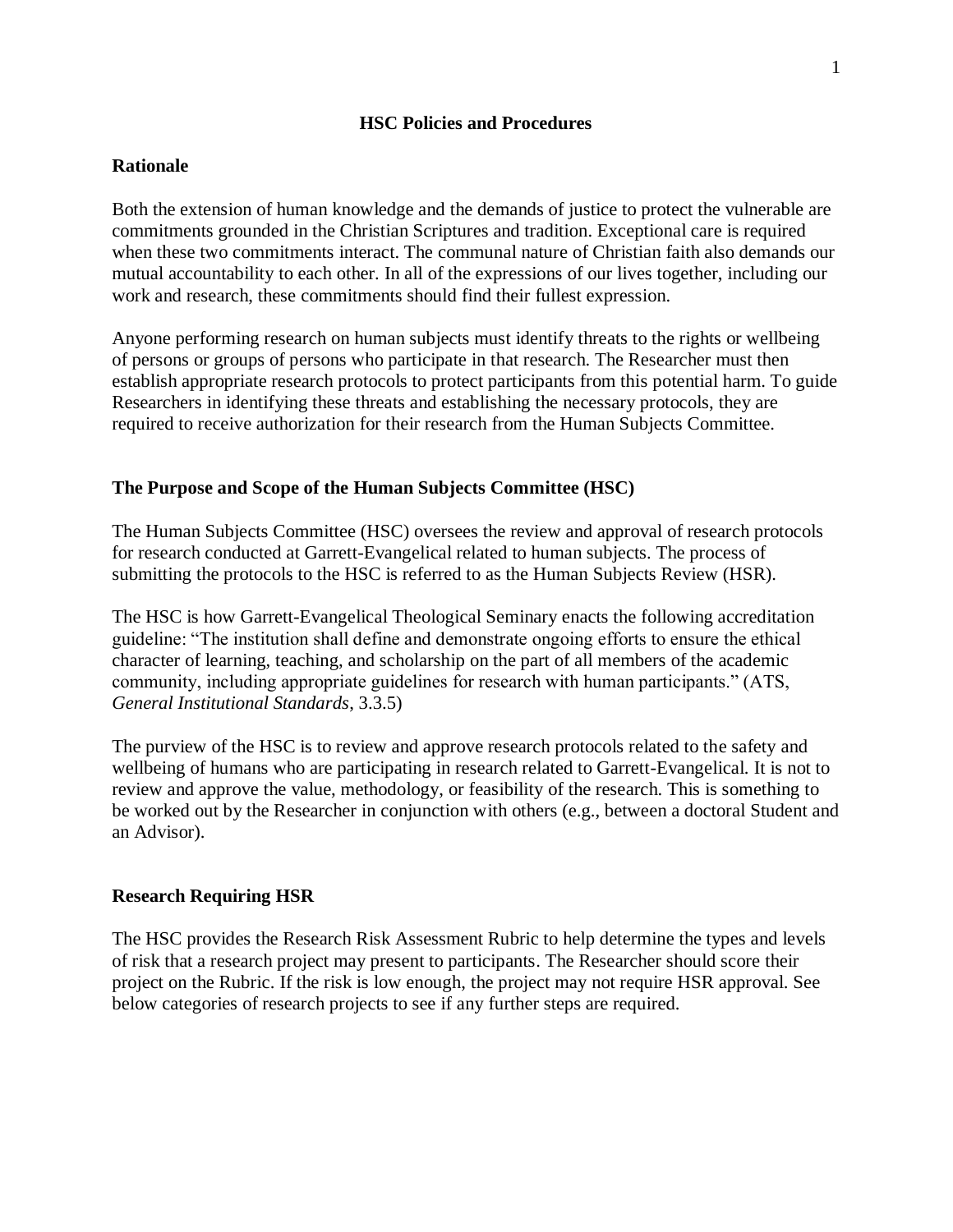## *1. Classroom Projects*

All courses requiring research with human subjects must include the Research Risk Assessment Rubric in the syllabus and time should be taken in class for the instructor to make Students aware of the possible risks of doing research with human subjects.

In general, classroom research projects will not need to be reviewed by the Human Subjects Research Review Committee because they present low risks to the human subjects. Examples of projects which involve low risk include:

- (a) Recording of data from Subjects 18 or older using non-invasive procedures.
- (b) Anonymous voice recordings for research purposes.
- (c) Participation observation in a public venue such as worship services or other community gathering places.
- (d) Study of existing data, documents, or records.

In the case that an instructor determines that the risk of the classroom assignment is sufficient to require HSR approval, the instructor will submit the classroom assignment to the HSC for review. Once passed, the assignment will be considered approved for all Students taking the course provided the Students follow the approved protocols.

## *2. Major Student Research Projects*

Students at Garrett-Evangelical who seek to engage in major research projects involving human subjects must ensure that their research is authorized under Human Subjects Review at G-ETS. If a Student is doing research with another organization and receives approval from an outside review board, that approval must be submitted to the HSC chair so that it is recorded at Garrett-Evangelical.

Major student research projects include, but are not limited to:

- Doctor of Ministry Projects
- Doctor of Philosophy Dissertations
- MTS major papers
- MDiv final projects

Students engaging in these projects must complete the Research Risk Assessment Rubric to determine the extent of human subjects risk their research entails. Some projects (like DMin Projects) must receive HSR approval regardless of their score on the Rubric. Students should check with their program handbooks and Advisor to determine if this is the case.

# *3. Faculty Research*

Members of the Faculty at Garrett-Evangelical who seek to engage in extended research projects involving human subjects must ensure that their research is authorized under Human Subjects Review either at G-ETS, a sponsoring institution, or funding agency (if the research is done collaboratively with scholars at other institutions). Faculty may submit an HSR application for HSC review.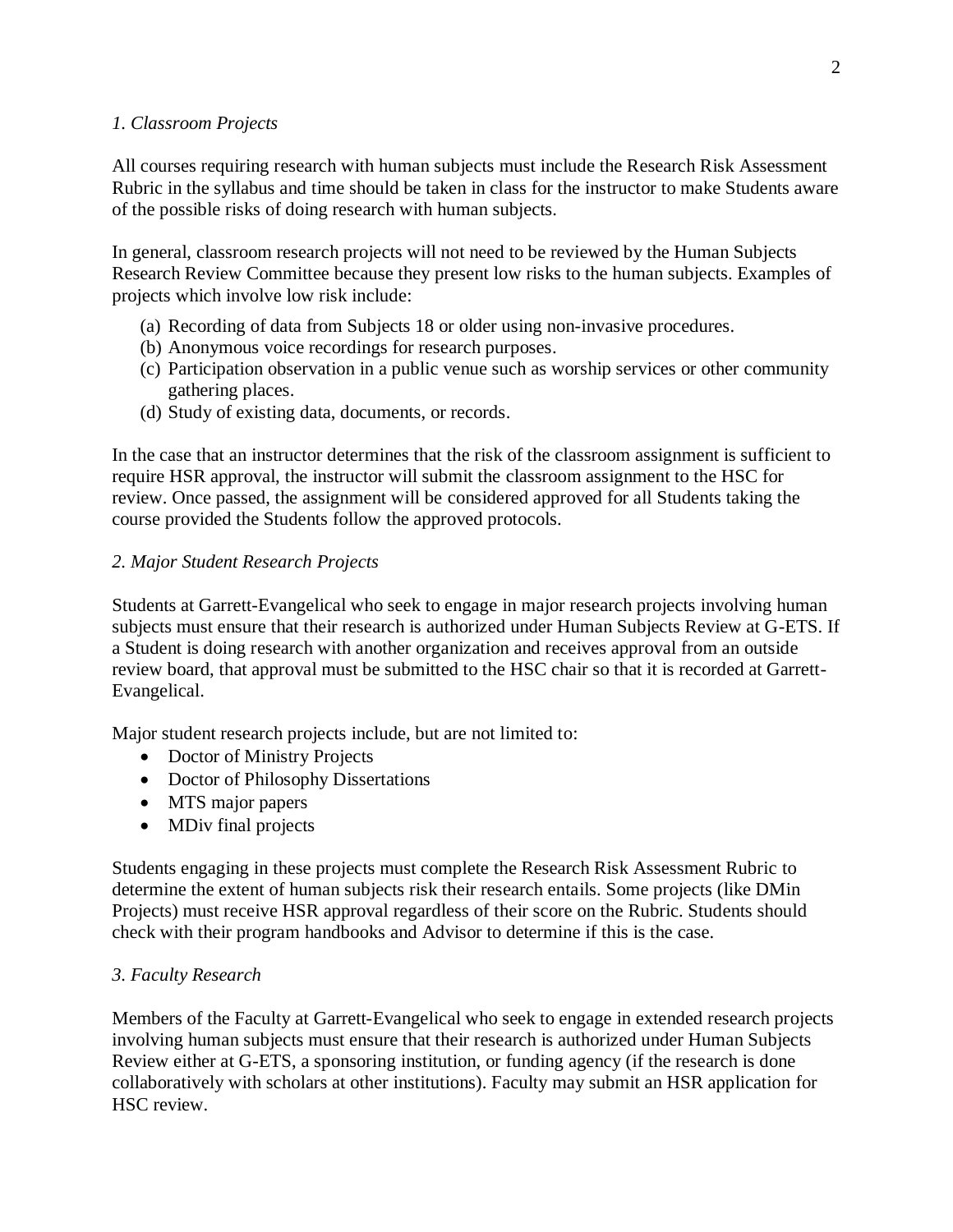If a faculty member receives approval from an outside review board, that approval must be submitted to the HSC chair so that it is recorded at Garrett-Evangelical. If there is no outside review board, but the faculty member is doing work on human subjects, the faculty member should use the Research Risk Assessment Rubric to determine whether HSR approval is needed.

## *4. Outside Researchers Doing Research with Human Subjects at Garrett-Evangelical*

If an outside Researcher seeks to do research among human subjects related to Garrett-Evangelical (including, but not limited to, students, faculty, staff, and administrators), the Researcher must receive approval prior to beginning research either from the HSC or from an outside organization's review board. If the Researcher receives approval from an outside review board, the Researcher must submit both a completed Research Risk Assessment Rubric and a copy of the outside review board's approval to the HSC Chair. This will allow the HSC to have on file both the expected risk level of the research and the approval provided by the outside review board.

### *5. Research with Minors*

Research with those seventeen (17) years of age or younger, regardless of the setting for the research, must receive HSR approval. It must demonstrate that it will only be conducted in a way that is minimal risk or that has significant benefits to counterbalance greater risks, per the Research Risk Assessment Rubric. It will also require parental consent. See the Appendix 3 "Parent Permission and Child Assent" for more information.

# **The Process of Submitting a Research Proposal for HSC Approval**

*All research requiring HSR approval must be reviewed and approved by the HSC before the research commences. Beginning research prior to approval is an ethical breach by the Researcher and will be submitted to the Dean of Academic Affairs for investigation.*

- 1. Researcher develops conceptualization and design of project. Researcher completes the Research Risk Assessment Rubric to determine the type and extent of human subjects risk their research entails. If the Researcher is a Student, the Student should discuss the outcome of the Rubric with the Advisor. See Appendix 1 for the Rubric.
- 2. If required by the Rubric, Handbook, or Advisor, the Researcher completes HSR Application and submits it along with all supporting paperwork (Consent Form, data collection instruments, etc.) to the Chair of HSC along with the completed Rubric. If the Researcher is a Student, the Student must obtain the Advisor's approval of the completed application with the Advisor's signature *prior* to submitting the application to the HSC Chair. Note that the Consent Form should directly acknowledge and address the risks illuminated by the Rubric. See Appendix 2 for the Consent Form Checklist.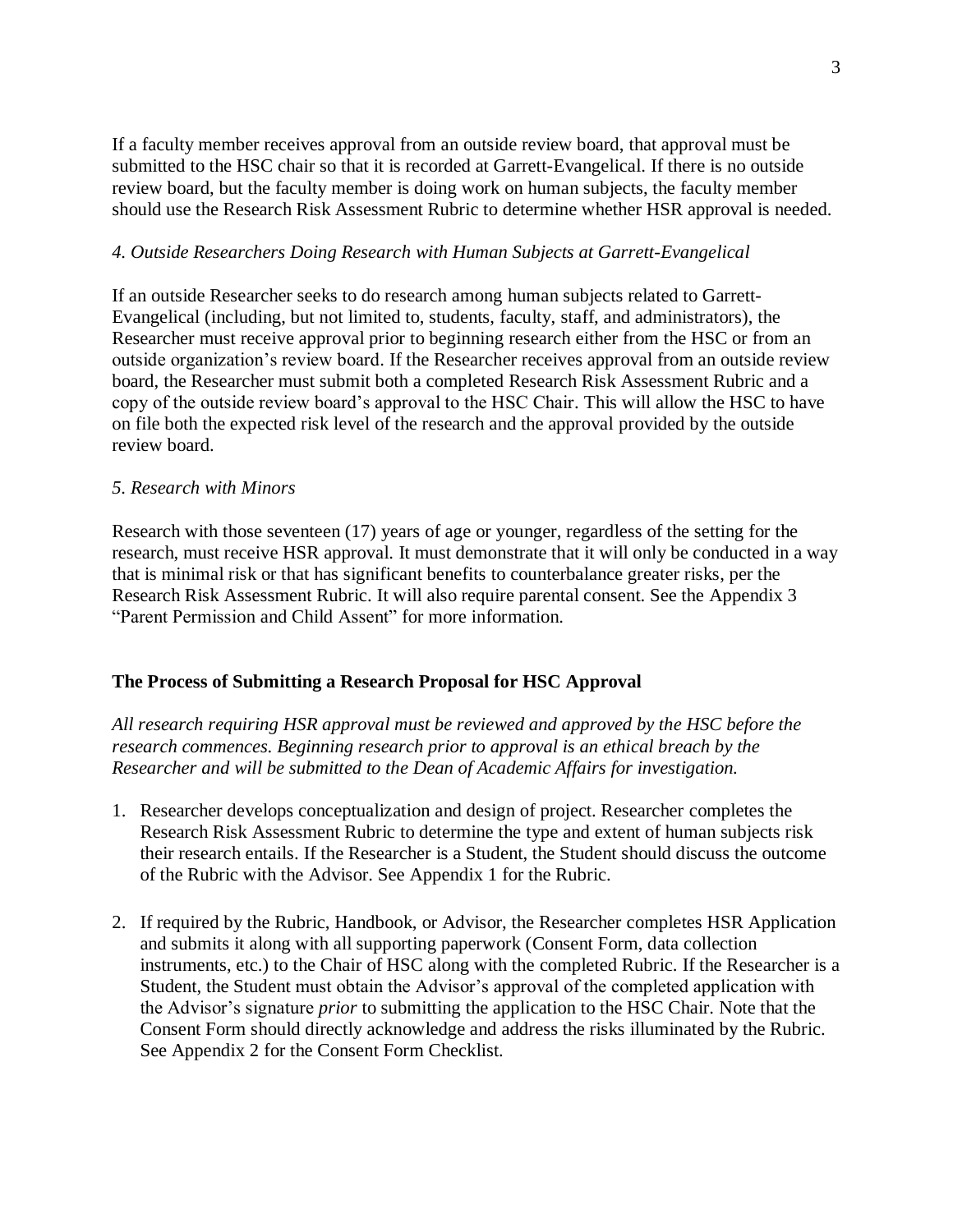- 3. HSC Chair reviews the submitted application to ensure all research protocols are satisfied. If the application is properly completed, HSC Chair sends the application through HSC's review process (which normally involves careful evaluation by a Second Reviewer and vote of the whole committee). HSC Chair records and communicates committee recommendation to the Researcher. If the Researcher is a Student, the recommendation is also provided to the Advisor.
- 4. If the HSR Application is approved, the Researcher may commence research. If revision is necessary, then Researcher must submit a revised application to HSC Chair, who evaluates and gives final approval in consultation with a Second Reviewer.

Typically, the HSC is no longer involved with the project after its approval. However, the Chair of the HSC or the convened HSC may suspend a study at any time if it is determined that the study requires further review or evaluation. This determination may be made due to an adverse event, noncompliance, or other danger to human subjects. Once a study has been suspended, the convened HSC will review the study and either require changes to the protocol, allow the study to restart, or terminate the study. Although the Chair may suspend a study, only the convened HSC can make the decision to terminate a study.

HSR applications may be submitted on the 1st of each month between September and November in the fall semester, and between February and April in the spring semester. New and revised applications submitted on the 1st of each month will receive committee response by the end of that month.

# **Required Research Protocols**

Researchers must attend to the following five areas of research protocol in order to receive HSC approval. These areas correspond to what is required on the Consent Form Checklist and the areas that are considered in the Human Subjects Review.

### *1. Protection of Subjects*

- Is the Subject assured of anonymity?
- Is there adequate explanation of how data will be stored securely?
- Is the Subject assured of the protection of response data for (at least) three years?
- Is there a clear explanation that the data will be destroyed at a certain point?
- Has the Researcher adequately thought through potential adverse effects? The Rubric will help illuminate these.
- Has the Researcher addressed how they will protect research Subjects from potential violations of the Subject's rights?
- Has the Researcher addressed the different levels of risks to participants of the research?
- Has the Researcher adequately addressed potential conflicts of interest or breaches of confidentiality?
- Is there an adequate plan for dealing with adverse effects?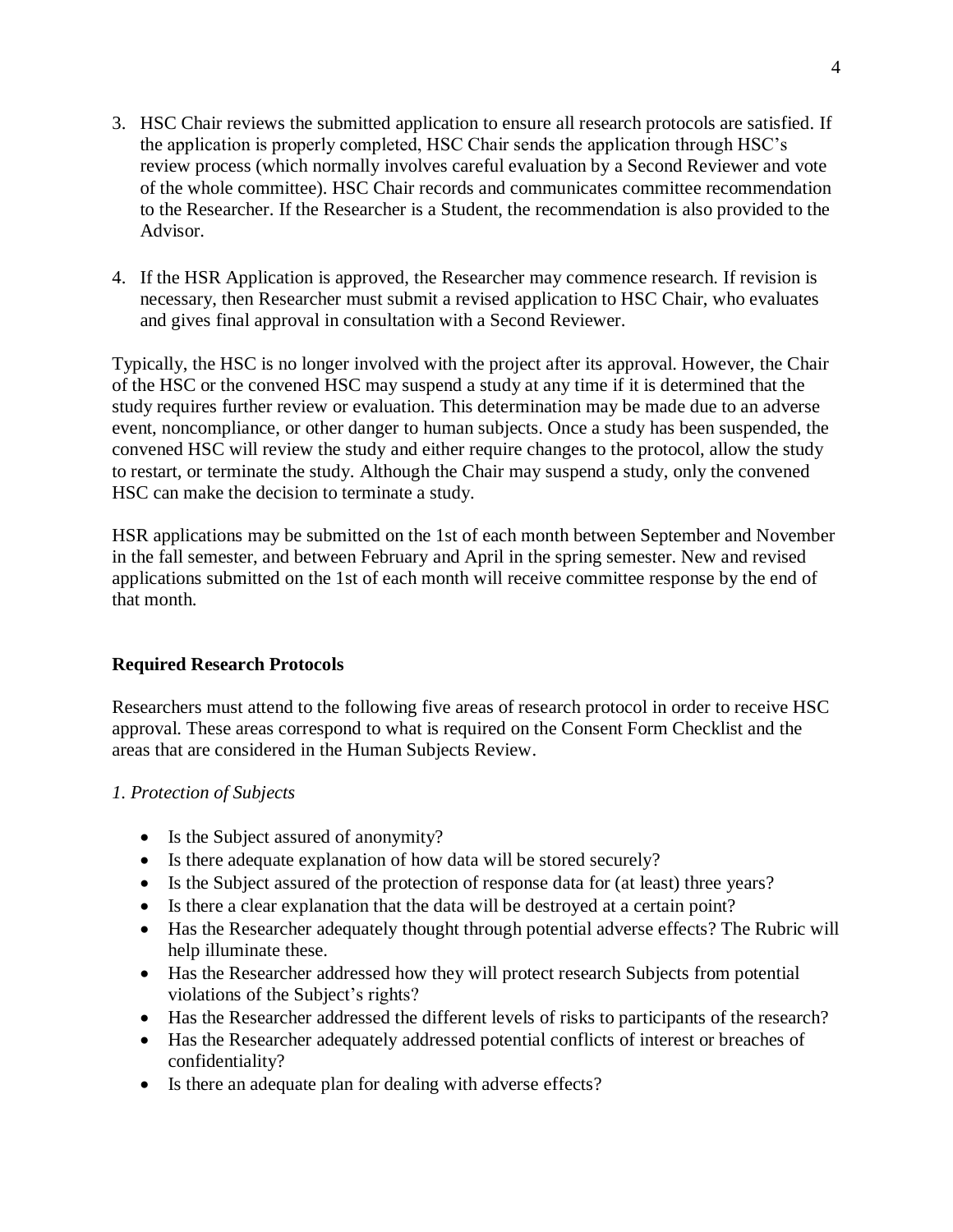# *2. Full Disclosure*

- Is there an adequate (clear, accessible) description of the project and its purpose given to research participants (in the consent form)?
- Has the Researcher explained why the particular Subject(s) was/were chosen?
- Is the Subject informed about the potential benefits and risks of the project? The Rubric provides language to explain this.
- Are research Subjects informed that they may opt out of the research at any point without negative consequences? (Is this clearly reflected in the consent form?)
- Is the Subject informed of how the research will be used/reported?
- Is the Subject informed that the research may be published (and, if so, where)?

# *3. Consent*

- Is there a complete consent form that includes all pertinent information (as requested in the "Consent Form Checklist"), with adequate contact information and addressing of the risks illuminated by the Rubric?
- If a conversation is to be recorded, is consent to be recorded included?

# *4. Mandated Reporting*

• Is the Subject informed that Researcher(s) will comply with mandatory reporting requirements?

# *5. Research Instruments*

• Is there inclusion of research tools for review (including, but not limited to, interview questions, surveys/questionnaires, focus group protocols)?

Document developed February 7, 2001: David Hogue, Ken Vaux, & Margaret Ann Crain; revised February 2006: Jeffery Tribble, David Hogue, Osvaldo Vena, Julie Duncan, Kenneth Vaux; revised March 2019: Cheryl Anderson, Lucy Chung, Rolf Nolasco, Jim Papandrea, Mark Teasdale, Mai-Anh Le Tran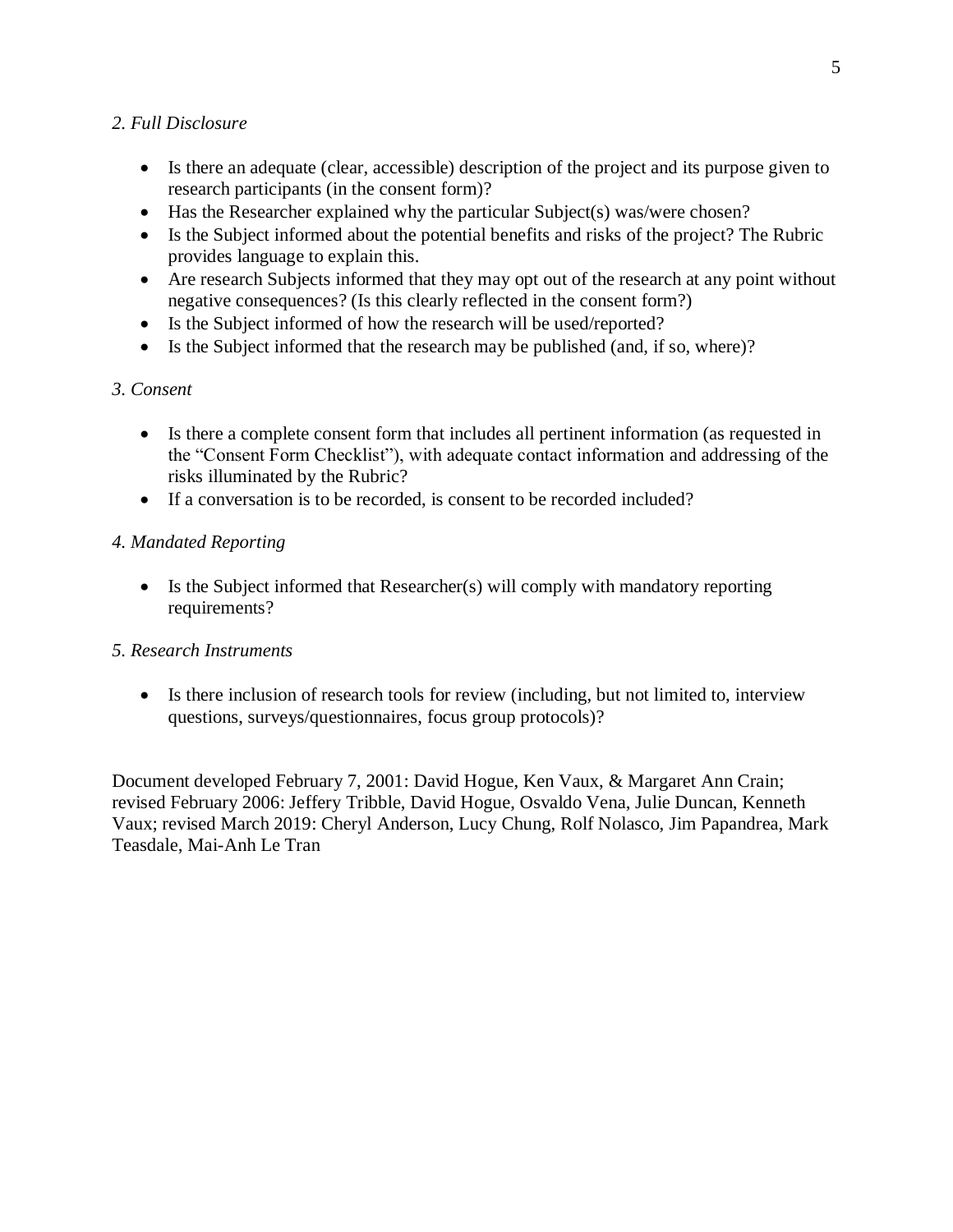### **Appendix 1 Research Risk Assessment Rubric**

The Research Risk Assessment Rubric is to determine the type and extent of risk that a proposed research project entails for human subjects. Researchers should complete this rubric before developing the HSR Application and Consent Form so they can address the types of risk illuminated by the rubric in these documents.

Unless otherwise required, a research project that scores entirely as "minimal risk," does not necessitate HSR approval.

|                              | <b>Minimal Risk</b><br>Score: 1                                                                                                                                                        | <b>Risk with Benefit</b><br>Score: 2                                                                                                                                                                                                          | <b>Risk with No Benefit</b><br>Score: 3                                                                                                                                                                                                             |
|------------------------------|----------------------------------------------------------------------------------------------------------------------------------------------------------------------------------------|-----------------------------------------------------------------------------------------------------------------------------------------------------------------------------------------------------------------------------------------------|-----------------------------------------------------------------------------------------------------------------------------------------------------------------------------------------------------------------------------------------------------|
| Psychological<br><b>Risk</b> | Mental or emotional<br>stress that is no more<br>than ordinarily<br>encountered in daily<br>life or during the<br>performance of routine<br>psychological<br>examinations or tests.    | Mental or emotional<br>stress that is more than<br>ordinarily encountered<br>in daily life or during<br>the performance of<br>routine psychological<br>examinations or tests but<br>has clear benefits for<br>participants in research.       | Mental or emotional<br>stress that is more than<br>ordinarily encountered<br>in daily life or during<br>the performance of<br>routine psychological<br>examinations or tests<br>and has no clear benefits<br>for participants in<br>research.       |
| Sociological<br><b>Risk</b>  | Relational stress that is<br>no more than ordinarily<br>encountered in daily<br>life or during the<br>performance of routine<br>physical or<br>psychological<br>examinations or tests. | Relational stress that is<br>more than ordinarily<br>encountered in daily life<br>or during the<br>performance of routine<br>physical or<br>psychological<br>examinations or tests but<br>has clear benefits for<br>participants in research. | Relational stress that is<br>more than ordinarily<br>encountered in daily life<br>or during the<br>performance of routine<br>physical or<br>psychological<br>examinations or tests<br>and has no clear benefits<br>for participants in<br>research. |
| Physiological<br><b>Risk</b> | Physical stress that is<br>no more than ordinarily<br>encountered in daily<br>life or during the<br>performance of routine<br>physical examinations<br>or tests.                       | Physical stress that is<br>more than ordinarily<br>encountered in daily life<br>or during the<br>performance of routine<br>physical examinations<br>or tests but has clear<br>benefits for participants<br>in research.                       | Physical stress that is<br>more than ordinarily<br>encountered in daily life<br>or during the<br>performance of routine<br>physical examinations<br>or tests and has no clear<br>benefits for participants<br>in research.                          |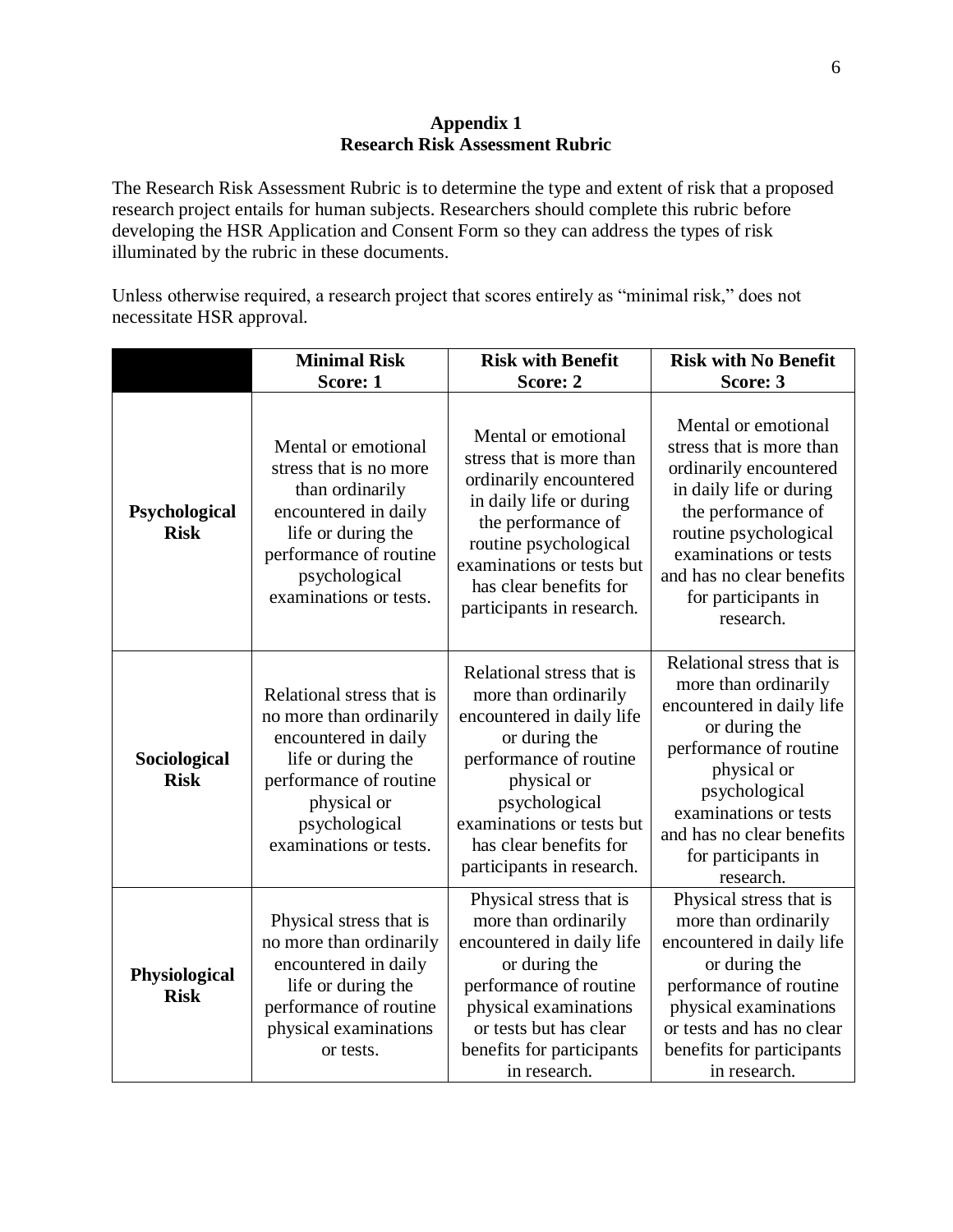| <b>Spiritual Risk</b>               | Stress related to<br>religious beliefs or<br>religious community<br>participation that is no<br>more than ordinarily<br>encountered in daily<br>life or during the<br>performance of routine<br>physical or<br>psychological<br>examinations or tests.           | Stress related to<br>religious beliefs or<br>religious community<br>participation that is<br>more than ordinarily<br>encountered in daily life<br>or during the<br>performance of routine<br>physical or<br>psychological<br>examinations or tests but<br>has clear benefits for<br>participants in research.           | Stress related to<br>religious beliefs or<br>religious community<br>participation that is<br>more than ordinarily<br>encountered in daily life<br>or during the<br>performance of routine<br>physical or<br>psychological<br>examinations or tests<br>and has no clear benefits<br>for participants in<br>research.           |
|-------------------------------------|------------------------------------------------------------------------------------------------------------------------------------------------------------------------------------------------------------------------------------------------------------------|-------------------------------------------------------------------------------------------------------------------------------------------------------------------------------------------------------------------------------------------------------------------------------------------------------------------------|-------------------------------------------------------------------------------------------------------------------------------------------------------------------------------------------------------------------------------------------------------------------------------------------------------------------------------|
| <b>Vulnerability</b><br><b>Risk</b> | Stress related to power<br>imbalances between the<br>researcher and research<br>participant that is no<br>more than ordinarily<br>encountered in daily<br>life or during the<br>performance of routine<br>physical or<br>psychological<br>examinations or tests. | Stress related to power<br>imbalances between the<br>researcher and research<br>participant that is more<br>than ordinarily<br>encountered in daily life<br>or during the<br>performance of routine<br>physical or<br>psychological<br>examinations or tests but<br>has clear benefits for<br>participants in research. | Stress related to power<br>imbalances between the<br>researcher and research<br>participant that is more<br>than ordinarily<br>encountered in daily life<br>or during the<br>performance of routine<br>physical or<br>psychological<br>examinations or tests<br>and has no clear benefits<br>for participants in<br>research. |
| <b>Intrusiveness</b><br><b>Risk</b> | Stress caused by<br>research practices that<br>is no more than<br>ordinarily encountered<br>in daily life or during<br>the performance of<br>routine physical or<br>psychological<br>examinations or tests.                                                      | Stress caused by<br>research practices that is<br>more than ordinarily<br>encountered in daily life<br>or during the<br>performance of routine<br>physical or<br>psychological<br>examinations or tests but<br>has clear benefits for<br>participants in research.                                                      | Stress caused by<br>research practices that is<br>more than ordinarily<br>encountered in daily life<br>or during the<br>performance of routine<br>physical or<br>psychological<br>examinations or tests<br>and has no clear benefits<br>for participants in<br>research.                                                      |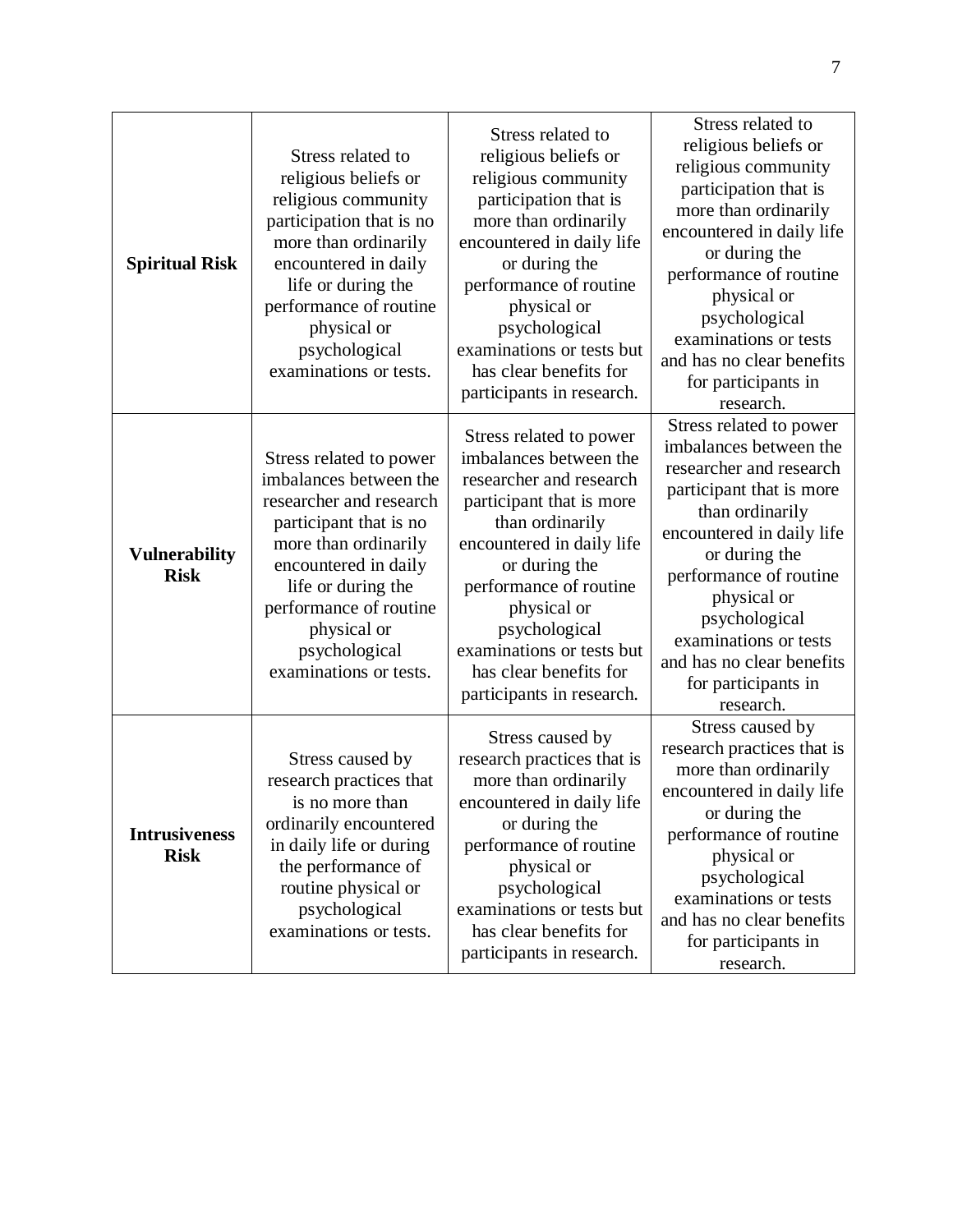#### **How to Score the Rubric**

Garrett-Evangelical follows the guidelines of the United States Department of Health and Human Services Office of Human Research Protections for determining the risk to human subjects during research. This Office identifies three levels of risk: minimal risk, risk with benefits to the participant, and risk without benefits to the participant.

If the participant is seventeen (17) years of age or younger, the research automatically requires HSR approval. However, if it is minimal risk in relation to all other categories, it still can be approved with the inclusion of parental consent. See appendix on research with minors.

**Minimal Risk** means that the probability and magnitude of harm or discomfort anticipated in the research are not greater in and of themselves than those ordinarily encountered in daily life or during the performance of routine physical or psychological examinations or tests. [Health and Human Services, Office of Human Research Protections, 45 CFR 46.102(i)]

Determining that a research activity presents no more than minimal risk involves comparing the possible harms or discomforts experienced in normal daily life or during routine physical or psychological examinations or tests with the possible harms or discomforts that will be faced by subjects as a consequence of research participation. The nature of the harms or discomforts (e.g., physical, psychological) should be considered, as well as the chances that they will occur and the seriousness of their impact if they were to happen. Depending on what kind of experience(s) are involved in participation in a specific research activity, it may be easier to compare the anticipated experience of participation in research to the possible harms or discomforts of daily life, or to the possible harms or discomforts of a routine physical or psychological examination or test. Including measures to prevent or decrease the likelihood of harm or discomfort from the research may affect whether the proposed research activity involves no more than minimal risk [https://www.hhs.gov/ohrp/regulations-and-policy/guidance/faq/children-research/index.html.](https://www.hhs.gov/ohrp/regulations-and-policy/guidance/faq/children-research/index.html)

If it is determined that the research will involve risk that is more extensive than a person would usually experience in the course of their daily lives or through routine forms of testing, then the Researcher must determine whether the risk offers benefits for the participant or not.

**Risks with benefits to the participant** means that the research will involve risk that is more extensive than a person would usually experience in the course of their daily lives or through routine forms of testing, but the "risks to [participants] are reasonable in relation to anticipated benefits... [for the participants]. In evaluating risks and benefits, the [Researcher] should consider only those risks and benefits that may result from the research (as distinguished from risks and benefits of therapies [Participants] would receive even if not participating in the research). The [Researcher] should not consider possible long-range effects of applying knowledge gained in the research (for example, the possible effects of the research on public policy) as among those [benefits]." [Health and Human Services, Office of Human Research Protections, 45 CFR 46.111(a.2)]

The benefits must be clearly identifiable, measurable, accessible, and direct to the Participants as a result of participating in the research. The benefits should be in the same category as the risks.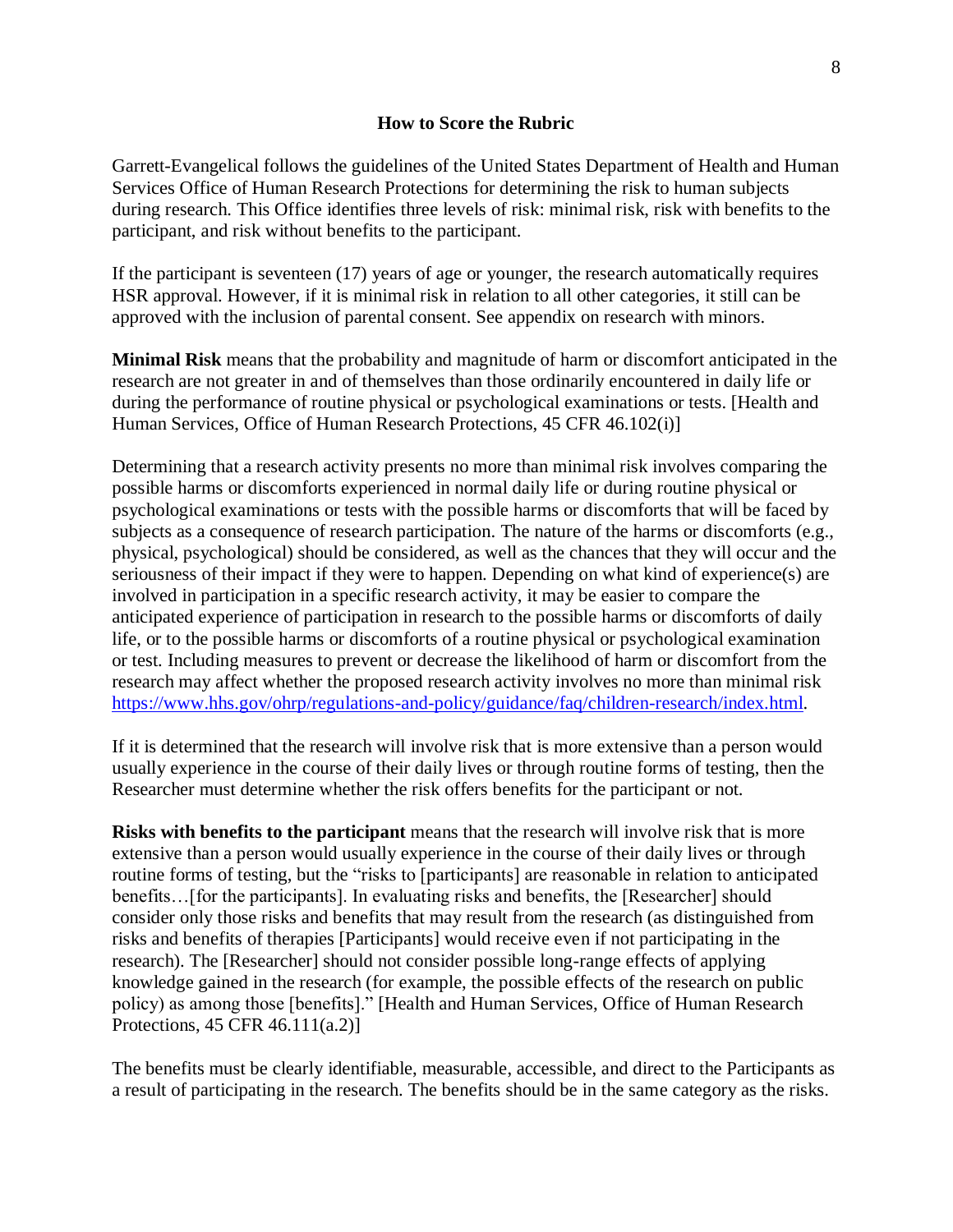For example, someone may face sociological risk by sharing personal information in a group, but the research structure would be such that this risk is balanced by the possibility of greater intimacy and fellowship within that group as a result of that sharing.

Benefits that are not directly accrued to the Participant should not be included in this category. So, a project that seeks to develop heuristic models for discussing uncomfortable topics in church groups in order to benefit denominational policy would not be a "risk with benefits to the Participant." While there might be a larger benefit available to the church, the research would not be structured to provide identifiable, measurable, accessible, and direct benefits to the Participants.

**Risks without benefits to the participant** means the research will involve risk that is more extensive than a person would usually experience in the course of their daily lives or through routine forms of testing, and that will not directly benefit those who participate in it.

In this situation, the Researcher must explain: 1) Why the research being proposed must be conducted in this format rather than in one that offers direct benefits to the Participant. 2) What generalizable and/or long-term knowledge or other benefits will arise from the research that legitimizes putting Participants at risk. [Adapted from Health and Human Services, Office of Human Research Protections, 45 CFR 46.406]

### Psychological Risk

This is a risk of causing mental and/or emotional distress for the participant.

Risk factors include asking participants to reflect on personal, private, or sensitive material. Below are examples of risk levels in this category:

| Minimal Risk                        | Sharing commonly known information about self                |
|-------------------------------------|--------------------------------------------------------------|
| Risk with benefit to Participant    | Participating in classes on a subject the participant knows  |
|                                     | little about (risk of feeling ignorant, benefit of learning) |
| Risk without benefit to Participant | Sharing about a traumatic experience                         |

### Sociological Risk

This is a risk of causing stress based on how the person relates to those around them. Below are examples of risk levels in this category:

| <b>Minimal Risk</b> | Participating in a survey in which only the Researcher  |
|---------------------|---------------------------------------------------------|
|                     | sees the answer, or being observed in a public activity |
|                     | where the Participant commonly relates to other people, |
|                     | such as at worship                                      |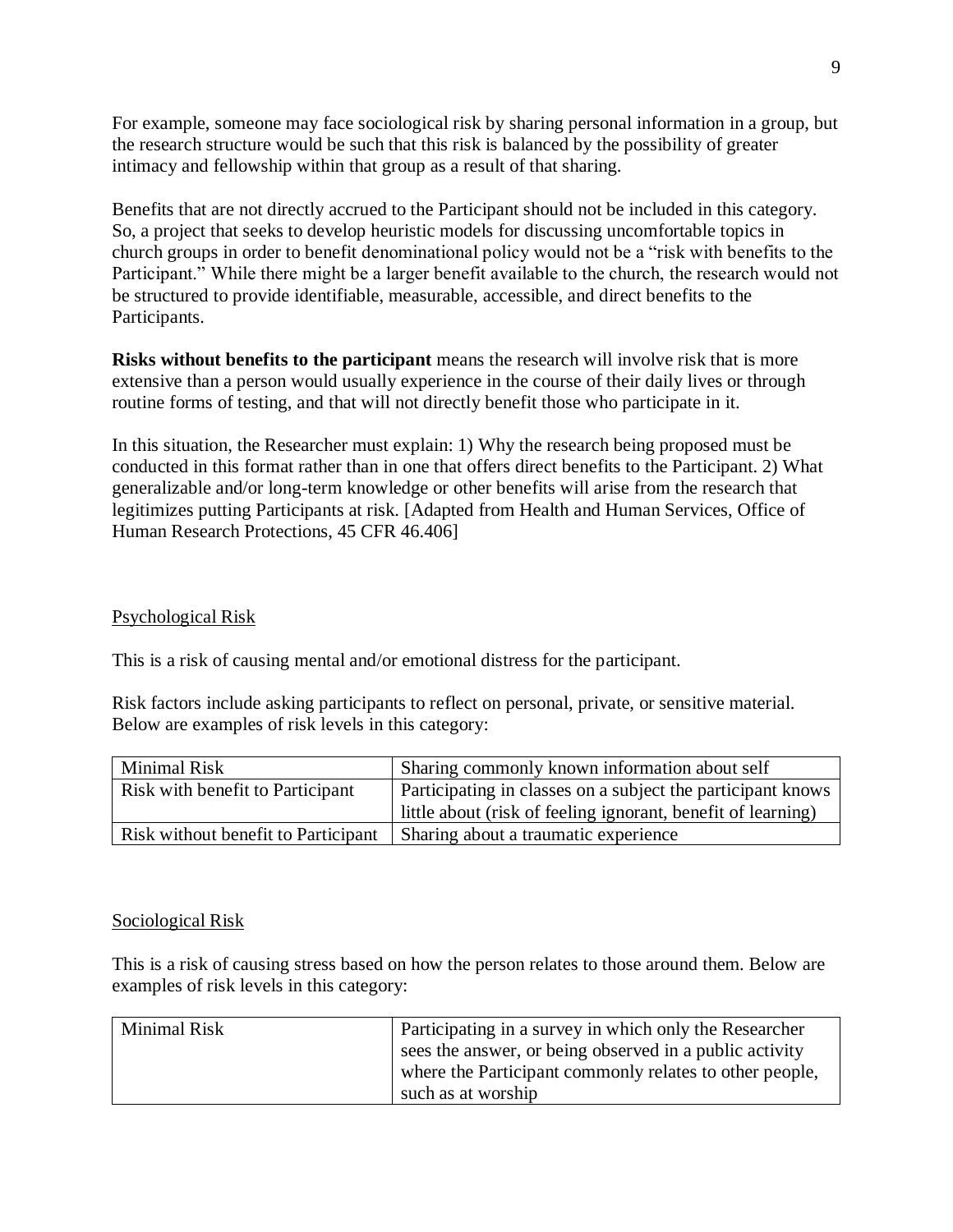| Risk with benefit to Participant    | Sharing about a controversial topic in a group of peers  |
|-------------------------------------|----------------------------------------------------------|
|                                     | with the possibility of working toward greater           |
|                                     | understanding within that group (risk of alienation or   |
|                                     | embarrassment, benefit of greater group coherence)       |
| Risk without benefit to Participant | Sharing about a controversial topic in a group with only |
|                                     | the goal of creating a structure for long-term           |
|                                     | improvement for the church.                              |

# Physiological Risk

This is a risk of causing bodily harm, including physical stress caused by exertion or anxiety. Below are examples of risk levels in this category:

| <b>Minimal Risk</b>                 | Meeting together in a place the participant feels their<br>physical wellbeing is safe and that requires no additional<br>physical exertion.                                                                                            |
|-------------------------------------|----------------------------------------------------------------------------------------------------------------------------------------------------------------------------------------------------------------------------------------|
| Risk with benefit to Participant    | Being part of lengthy meetings or meetings that occur<br>later at night or early in the morning for the sake of<br>spiritual formation (risk of being tired or impatient,<br>benefit of being involved in greater spiritual practices) |
| Risk without benefit to Participant | Going to a place where a Participant feels unsafe or<br>would have a reason to fear for their physical wellbeing<br>to participate in the research.                                                                                    |

# Spiritual Risk

This is a risk of causing participants to have negative associations with their faith or with a religious community. Below are examples of risk levels in this category:

| Minimal Risk                        | Observing Participants during routine, public practices of  |
|-------------------------------------|-------------------------------------------------------------|
|                                     | faith, such as during worship or fellowship activities      |
| Risk with benefit to Participant    | Being asked to reflect on times of serious doubt related    |
|                                     | to a Participant's religious beliefs as part of a spiritual |
|                                     | formation process (risk of having beliefs shaken, benefit   |
|                                     | of having doubts addressed so that the Participant's        |
|                                     | beliefs are stronger)                                       |
| Risk without benefit to Participant | Being exposed to material that directly attacks the         |
|                                     | Participant's beliefs or the Participant's chosen religious |
|                                     | community to determine effectiveness of said material.      |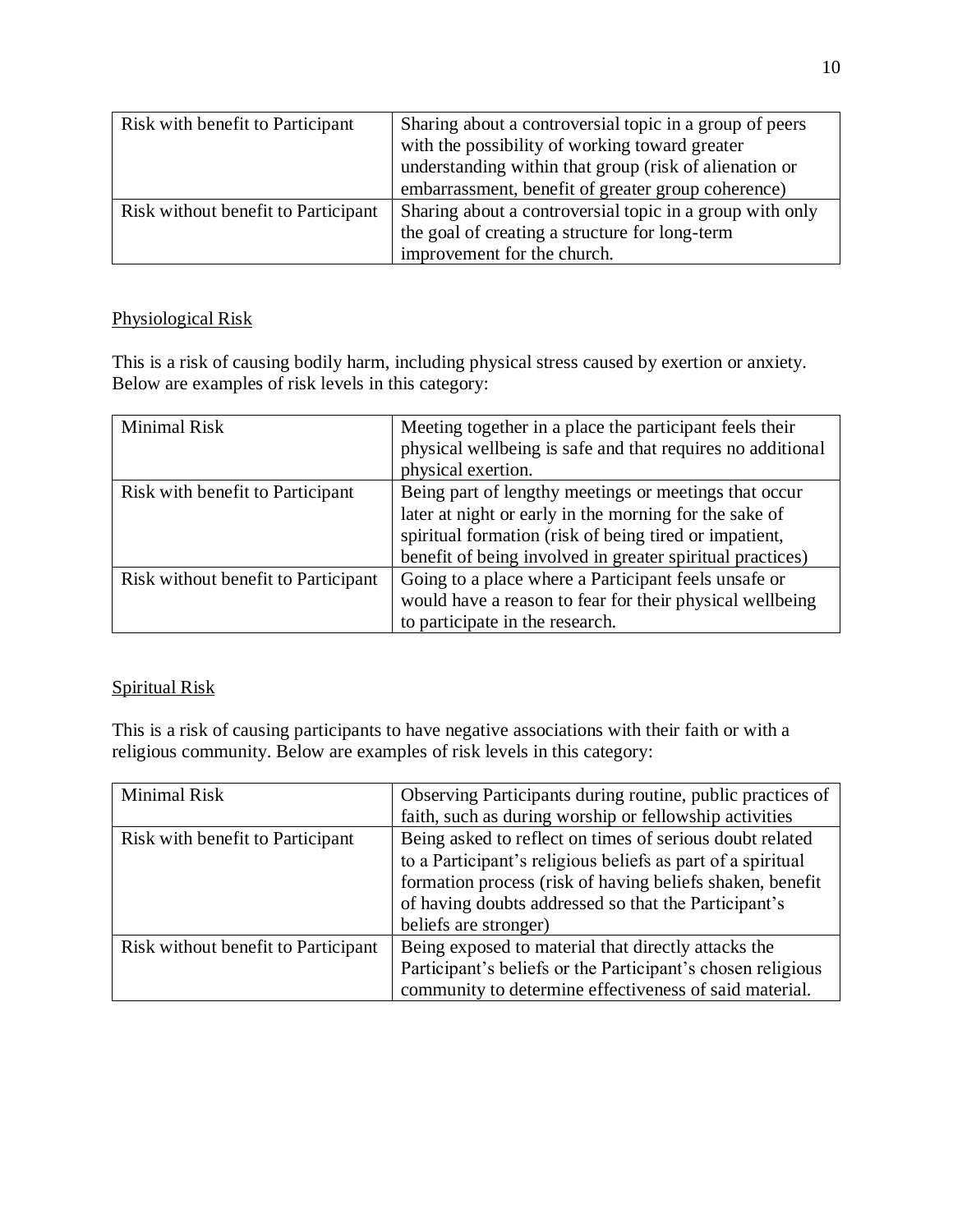## Vulnerability Risk

This is a risk caused by a power imbalance between the Researcher and the participant. Below are examples of risk levels in this category:

| Minimal Risk                        | Researcher is a peer to the Participants or the Researcher |
|-------------------------------------|------------------------------------------------------------|
|                                     | only gathers data in existing public spaces where the      |
|                                     | Participants gather anyway.                                |
| Risk with benefit to Participant    | Researcher is the pastor of the church where the           |
|                                     | Participant is a member. The Researcher is gathering       |
|                                     | information that will be used to improve the Participants  |
|                                     | experience of congregational involvement (risk of          |
|                                     | awkward conversations with the pastor, benefit of an       |
|                                     | improved experience at church).                            |
| Risk without benefit to Participant | Researcher is in a professional supervisory position over  |
|                                     | the Participant. Researcher is gathering information       |
|                                     | about the overall effectiveness of a program or the        |
|                                     | organization where they work.                              |

Also, social context and privilege must be considered in ranking this. If the Researcher is part of a socially dominant group while the participant is part of a socially marginal group, that would increase the risk level for the Participant even if the risk was minimal otherwise.

# Intrusiveness Risk

This is a risk of the participant having intrusive research practices used on them. Risk factors include whether the project will be conducted in a way that fits within the participant's usual patterns of life. Below are examples of risk levels in this category:

| <b>Minimal Risk</b>                 | Voice recording, taking notes at a public event where the |
|-------------------------------------|-----------------------------------------------------------|
|                                     | Participant usually attends.                              |
| Risk with benefit to Participant    | Video recording for the sake of reviewing the             |
|                                     | Participant's presentation of something (risk of being    |
|                                     | recorded, benefit of learning how to improve in           |
|                                     | presenting as a result of analyzing the video)            |
| Risk without benefit to Participant | Conducting a very long survey or interview that will be   |
|                                     | used to gather data that is amalgamated with many others  |
|                                     | to address systemic or institutional concerns.            |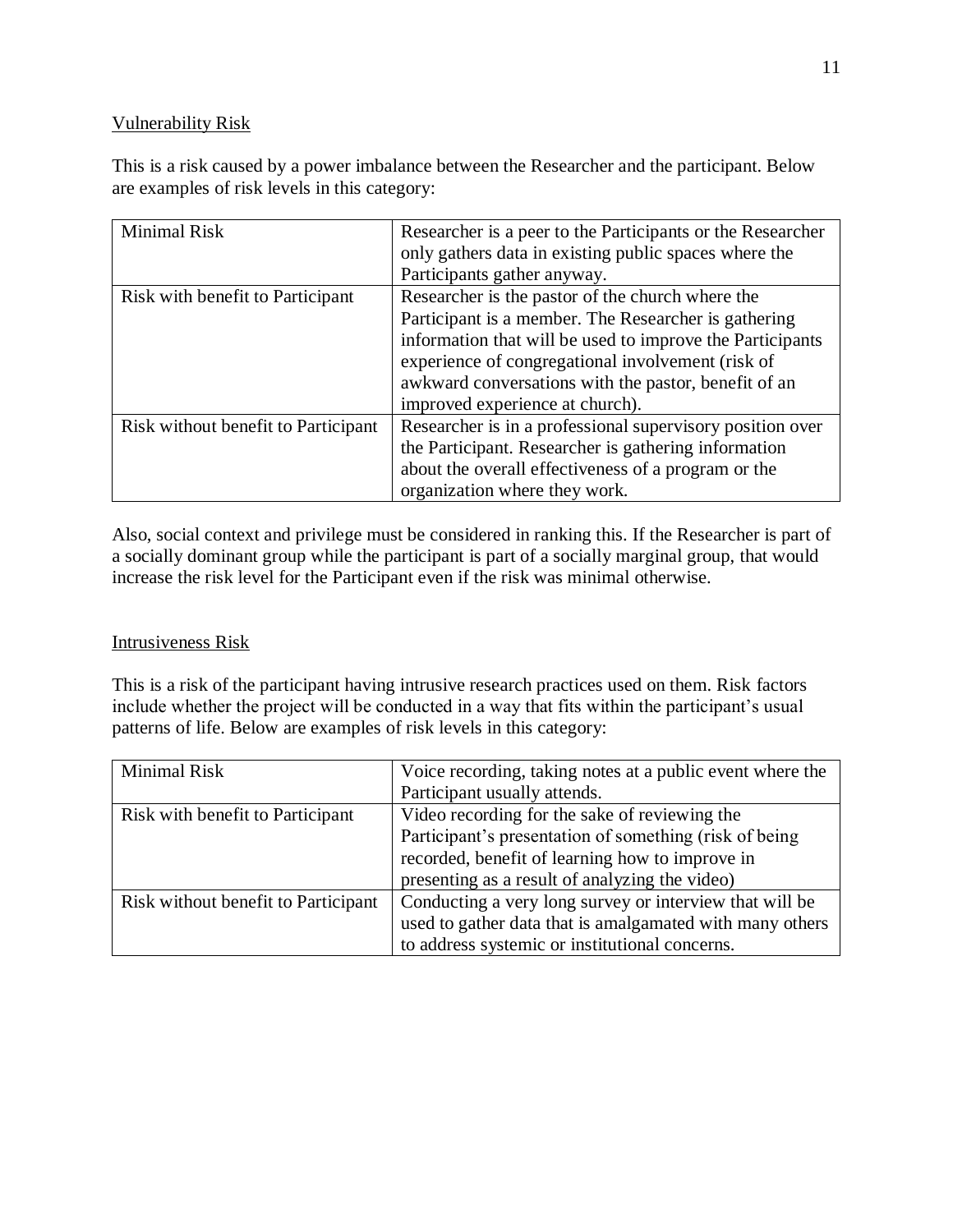## **Appendix 2 Consent Form Checklist**

Researchers should conform to all of the following items in the Consent Form that they include with their HSR application.

1. Plain and clear language. Easy to follow and understandable by research subjects.

## 2. Clear **identifying information**:

a. Name of researcher(s), institution (Garrett-Evangelical Theological Seminary), and supervising faculty. b. Contact information.

- 3. Succinct explanation of the **purpose** of the research and why the person is being invited to participate.
- 4. Succinct explanation of the **procedure/process** of the research.
- 5. Explicit indication of **time** required for participation.
- 6. Statement about **voluntary** nature of participation, and how subjects may withdraw from the study or decline participation in specific parts of the study without negative consequences.
- 7. Statement about potential **risks** and **benefits** of the research based on Research Risk Assessment Rubric. It should be honest and instructive, but not unhelpfully alarmist (e.g., "you may experience pain").
- 8. As appropriate, offer **resources or remedies** for those adversely affected by the risks of the project, such as access to a counselor.
- 9. Statement explaining how you will ensure **confidentiality** and **anonymity** of research. (Subjects may be invited to choose their own pseudonyms.)
- 10. Statement about **mandatory reporting**, explaining that you will break confidentiality if a participant discloses potential abuse or harm about themselves or others.
- 11. Indicate how **data** will be stored securely, how long it will be kept, and what will happen to it after the designated hold period. (In keeping with federal regulations, G-ETS policy states: "Research investigators are responsible for retention of research files and informed consent documents for at least three years after completion of the research activity.")
- 12. Explanation of how the **results** will be shared.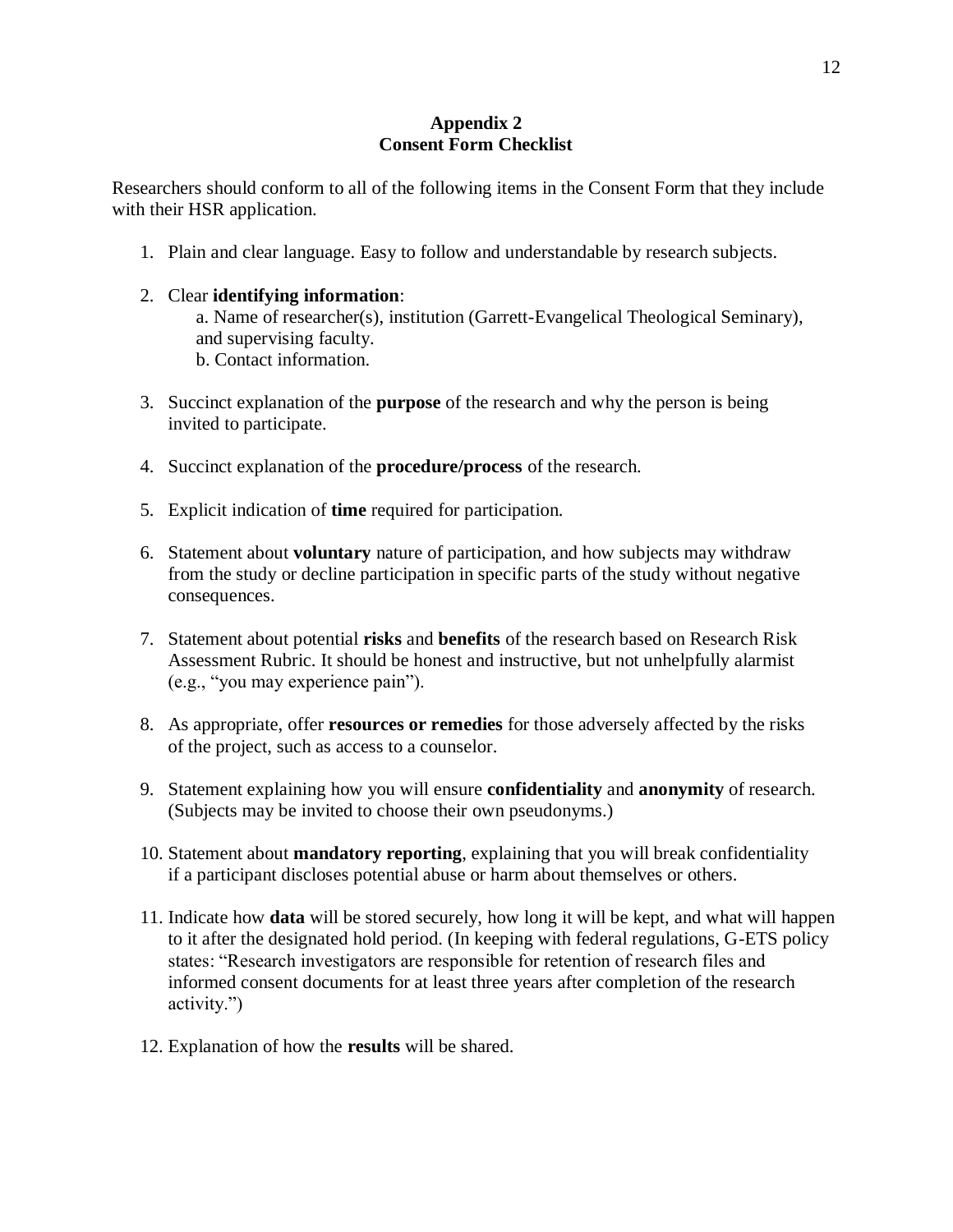- 13. Statement about the **publication** of research data. (If applicable, mention possible usage of research data for other publications in the future.)
- 14. A simple statement of consent. The statement should include all ways in which participants will have **data collected** from them (e.g., notes taken during interviews, audio recording, video recording).

Sample: "By signing below, you are agreeing to an audiotaped interview for this research study. Be sure that any questions you may have are answered to your satisfaction. If you agree to participate in this study, a copy of this document will be given to you" (Moschella 2008, 97).

Participant's Signature Researcher's Signature Date Date Date

Participant's Printed Name<br>
Researcher's Printed Name

Participant gets a copy. Researcher keeps original.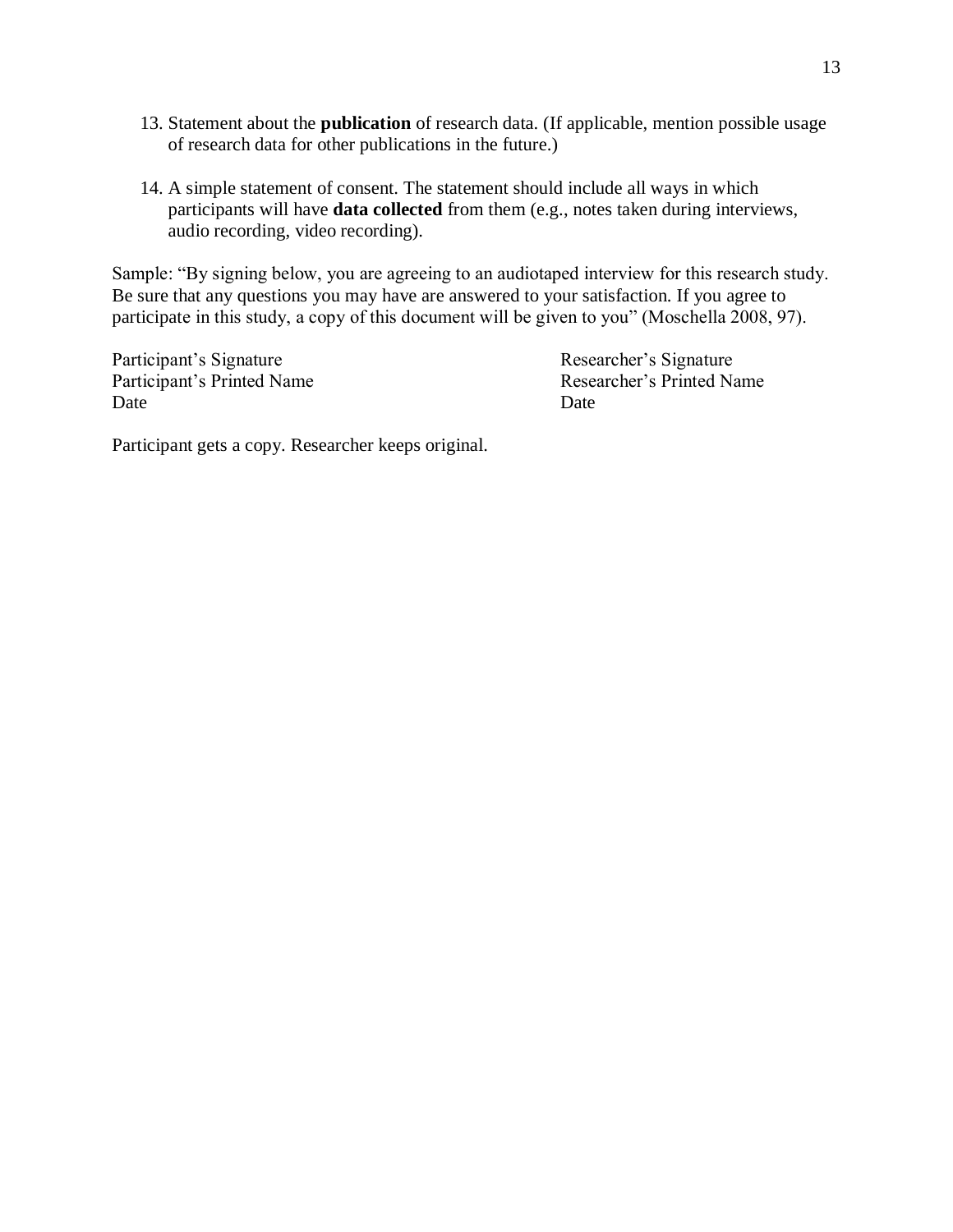### **Appendix 3 Parent Permission and Child Assent**

This guidance document is intended for Researchers who plan to conduct research involving children as subjects. It is adapted from the CPHS (Committee for Protection of Human Subjects) Guidelines on Parent Permission and Child Assent (University of California at Berkeley, January 21, 2019).

Special ethical and regulatory considerations apply when research involves children as subjects. Children are inherently more vulnerable than adults, requiring a higher level of protection, and are also legally incapable of giving valid informed consent. Thus, the HSC must assure that adequate provisions are made regarding assent of the child and permission of the parent(s) or guardian(s).

Issues related to child assent and parent permission are listed below. If the research involves children, Researchers should submit the *Parent Permission and Child Assent* form with their HSR application. In reviewing such studies, the HSC will apply the requirements found in federal regulations 45 CFR 46, Subpart D, ["Additional Protections for Children Involved as](https://www.hhs.gov/ohrp/regulations-and-policy/guidance/special-protections-for-children/index.html)  [Subjects in Research.](https://www.hhs.gov/ohrp/regulations-and-policy/guidance/special-protections-for-children/index.html)" <https://www.hhs.gov/ohrp/regulations-and-policy/guidance/specialprotections-for-children/index.html>

## Definitions:

1. *Children* are "persons who have not attained the legal age for consent to treatments or procedures involved in the research, under the applicable law of the jurisdiction in which the research will be conducted."

2. *Assent* means "a child's affirmative agreement to participate in research. Mere failure to object should not, absent affirmative agreement, be construed as assent."

3. *Permission* means "the agreement of parent(s) guardian to the participation of their child or ward in research.

4. *Parent* means "a child's biological or adoptive parent."

5. *Guardian* means "an individual who is authorized under applicable State or local law to consent on behalf of a child to general medical care."

### Child Assent:

The process of asking a child to participate in research should be carefully planned and implemented, using age-appropriate language and methods, for any child who is considered capable of understanding and providing assent. This process should include a clear explanation (verbally, and inwritten form when applicable) that conveys:

- what the study is about;
- why the child is eligible/being invited to participate in the study;
- procedures the child will be expected to take part in;
- potential risks and/or discomforts to the child;
- potential benefits to the child or society;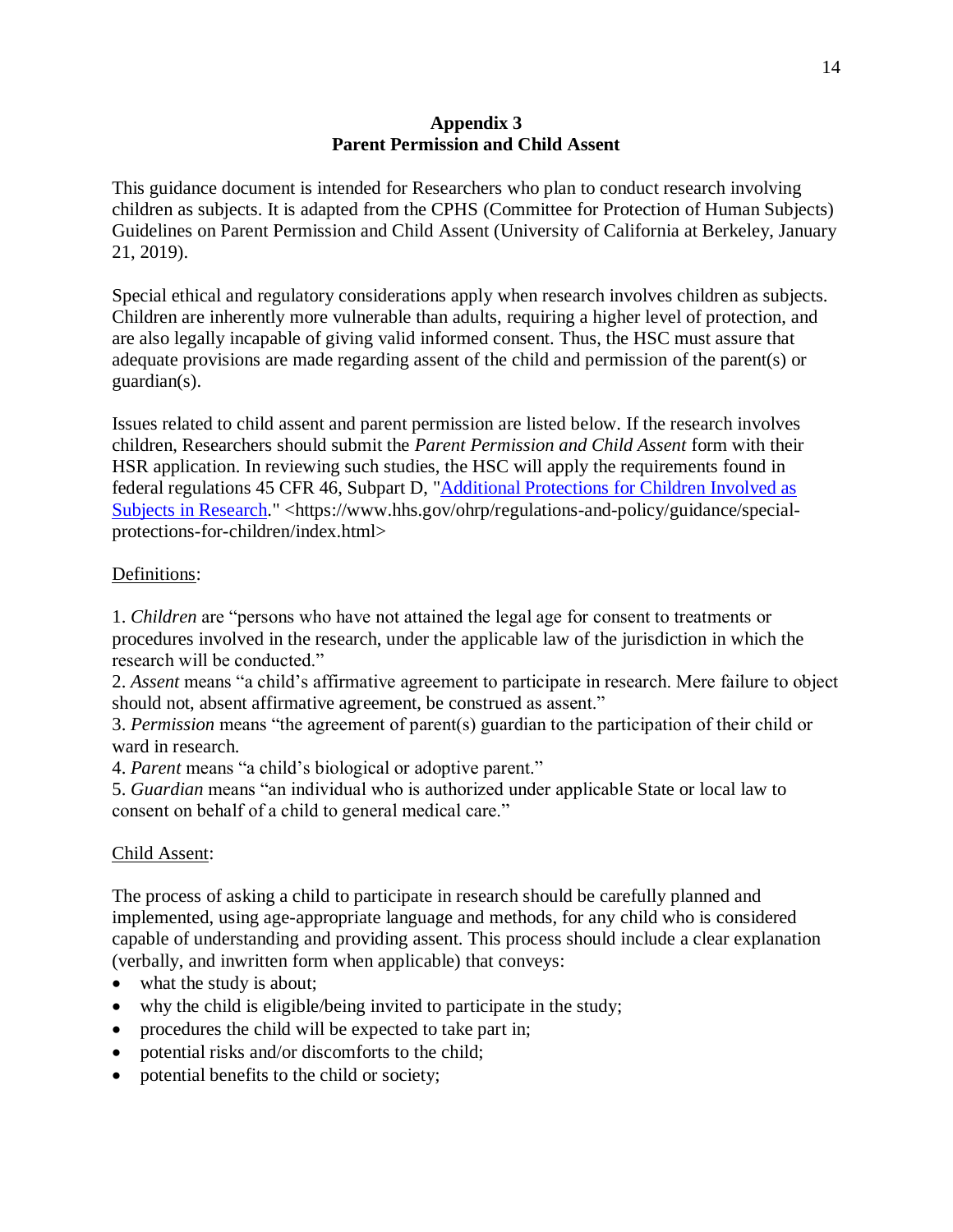- that the child is completely free to choose whether or not to participate, and may withdraw at any time without negative consequences;
- an invitation to ask questions at any time; and
- names and contact information (phone numbers, email addresses) of whom to contact with questions

## Parent Permission:

The parent(s) play a vital part in the consent process for research involving their child. The Researcher should make every effort to assure that both the parents and child understand the research, and their respective rights, as thoroughly as possible. This includes conveying to parents that they should respect their child's autonomy in this regard (e.g., not exert overt or implied pressure for the child to participate, not indicate anger or disappointment if the child wishes to decline or withdraw from the study). Usually, the parent(s) must be provided with a permission form that meets all requirements for adult consent but is written to refer to the subject as "your child" instead of "you."

# Checklist:

- 1. Plain and clear language. Easy to follow and understandable by research subjects.
- 2. Clear **identifying information**: a. Name of researcher(s), institution (Garrett-Evangelical Theological Seminary), and supervising faculty. b. Contact information.
	-
- 3. Succinct explanation of the **purpose** of the research and why the person is being invited to participate.
- 4. Succinct explanation of the **procedure/process** of the research.
- 5. Explicit indication of **time** required for participation.
- 6. Statement about **voluntary** nature of participation, and how subjects may withdraw from the study or decline participation in specific parts of the study without negative consequences.
- 7. Statement about potential **risks** and **benefits** of the research based on Research Risk Assessment Rubric. It should be honest and instructive, but not unhelpfully alarmist (e.g., "you may experience pain").
- 8. As appropriate, offer **resources or remedies** for those adversely affected by the risks of the project, such as access to a counselor.
- 9. Statement explaining how you will ensure **confidentiality** and **anonymity** of research. (Subjects may be invited to choose their own pseudonyms.)
- 10. Statement about **mandatory reporting**, explaining that you will break confidentiality if a participant discloses potential abuse or harm about themselves or others.
- 11. Indicate how **data** will be stored securely, how long it will be kept, and what will happen to it after the designated hold period. (In keeping with federal regulations, G-ETS policy states: "Research investigators are responsible for retention of research files and informed consent documents for at least three years after completion of the research activity.")
- 12. Explanation of how the **results** will be shared.
- 13. Statement about the **publication** of research data. (If applicable, mention possible usage of research data for other publications in the future.)